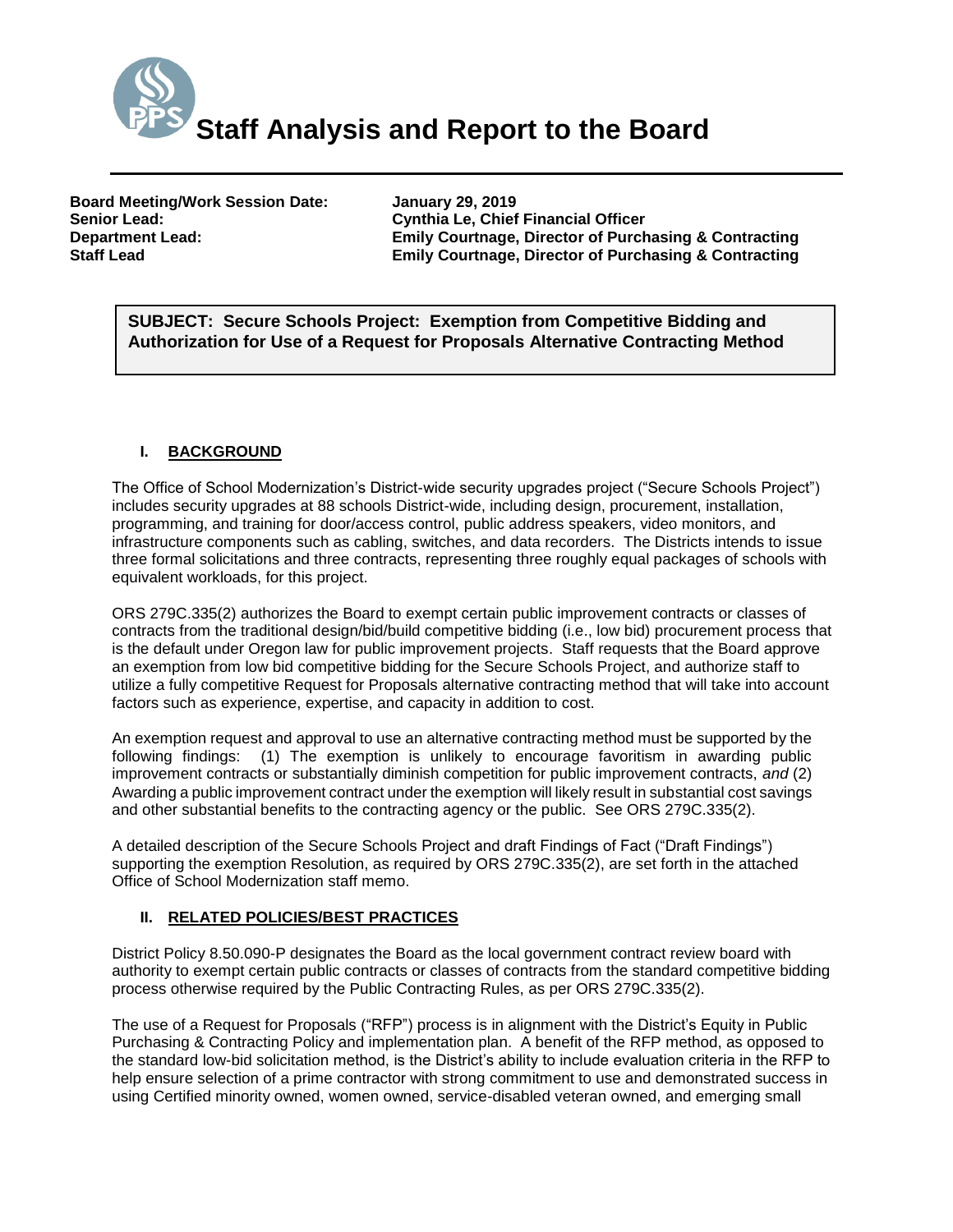businesses ("Certified Businesses") subcontractors or partners. The District will award points for demonstration of a history of Certified Business utilization and a substantive plan of outreach to, partnership with, and/or inclusion of Certified Business subcontractors.

The Request for Proposals will be open and publicly advertised. Purchasing & Contracting will notify minority contracting communities about the solicitation and encourage Certified Business participation.

### **III. FISCAL IMPACT**

The Request for Proposals solicitation method allows the District to carefully screen firms to assure that the contractors chosen to work on the project have the specialized training, expertise, certifications, and capacity to successfully and safely complete the work within the District's time constraints. Cost will also be evaluated in the RFP process, ensuring that proposers offer competitive pricing.

# **IV. COMMUNITY ENGAGEMENT; TIMELINE FOR IMPLEMENTATION/EVALUATION**

The Public Contracting Rules require that the Contract Review Board conduct a public hearing prior to adoption of a Resolution exempting a public improvement project from competitive bidding. PPS-49- 0145(4)(a). Notification of the public hearing must be published in a trade newspaper of general statewide circulation at least 14 days before the hearing. PPS-49-0145(4)(b). At the time of the Notice, copies of the Draft Findings must be made available to the public. PPS-49-0145(4)(c).

In compliance with these requirements, Purchasing & Contracting published a Notice of Public Hearing concerning the Secure Schools Project exemption request on January 11, 2019 in the Business Tribune, the same Journal in which Purchasing & Contracting posts all required construction solicitation notices. Also on January 11, 2019, staff made the attached Draft Findings available to the public. Instructions for requesting copies of the Draft Findings are included in the Notice of Public Hearing.

At the January 29 Board Meeting, the Board, acting as the Contract Review Board pursuant to ORS 279A.060, must offer an opportunity for any interested party to appear and present comment. PPS-49- 0145(3)(d). Staff from the Office of School Modernization will be available to respond to questions relating to the work described in the attached Resolution and Draft Findings.

# **V. BOARD OPTIONS WITH ANALYSIS**

If the Board adopts the Resolution to Authorize an Alternative Contracting Method, staff in Purchasing & Contracting and the Office of School Modernization will prepare solicitation documents and issue, in sequence, three Requests for Proposals for the three packages of schools.

If the Board does not adopt the Resolution to Authorize an Alternative Contracting Method, staff will proceed with the design/bid/build low bid ("Invitation to Bid") procurement process. Staff will need to procure a design firm to fully design the work at each school before seeking low bids for each scope. This low bid procurement process may result in additional costs and delay.

### **VI. STAFF RECOMMENDATION**

Staff recommends that the Board adopt the Resolution to Authorize an Alternative Contracting Method.

### **VII. I have reviewed this staff report and concur with the recommendation to the Board.**

**<u>Coverance</u>** (LUXIMU) **Communication** (LUXIMU) **Communication** (LUXIMU) **Communication** (LUXIMU) **Communication** (LUXIMU) **Communication** (LUXIMU) **Communication** (LUXIMU) **Communication** (LUXIMU) **Communication** (LUXIMU)

**Guadalupe Guerrero Date Superintendent Portland Public Schools**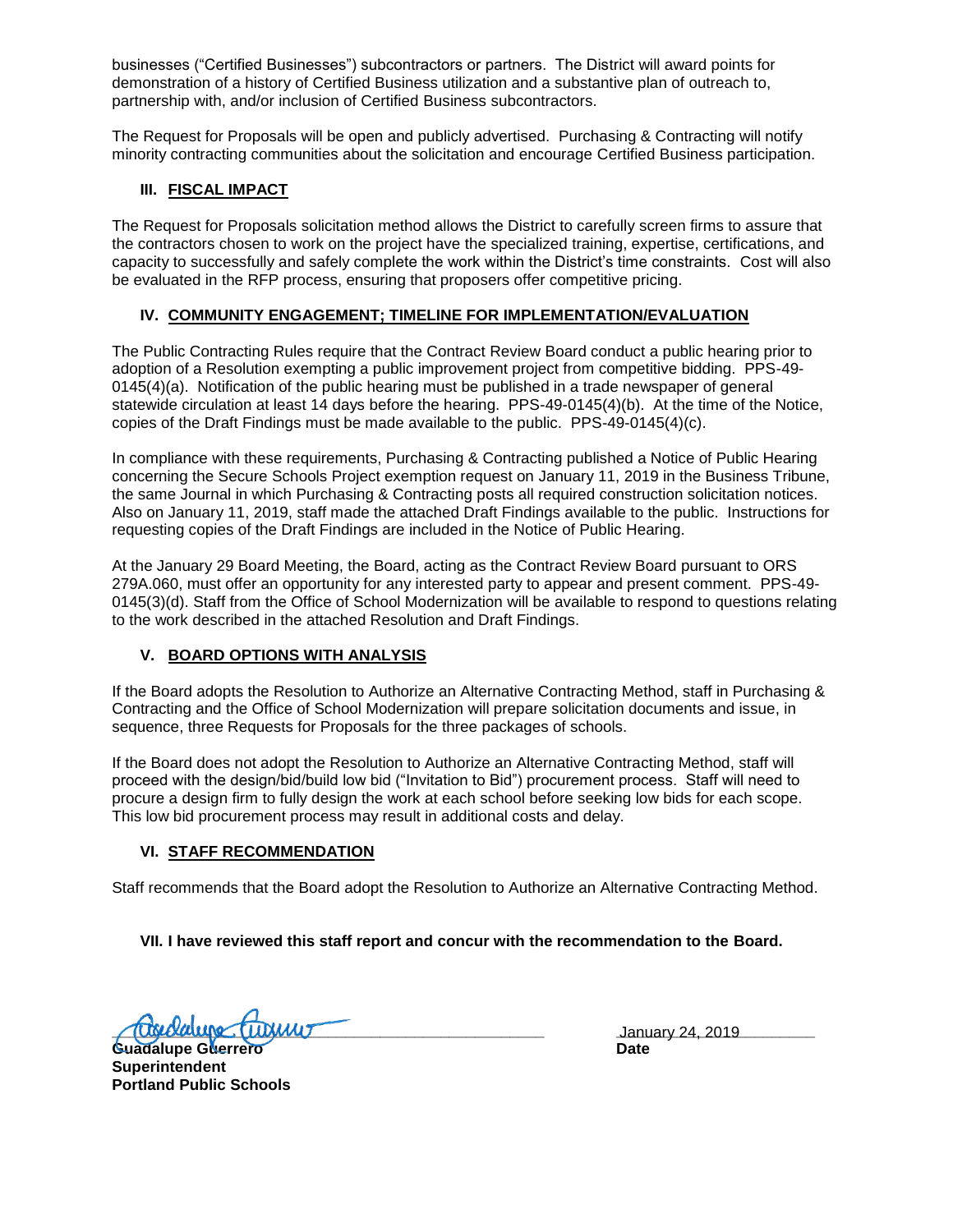### **ATTACHMENTS**

- A. Resolution to Authorize an Alternative Contracting Method
- B. Office of School Modernization Staff Memo with Draft Findings

#### *PPS District Priorities FY 2018-19*

- *1. Set a clear Vision and Strategic Plan*
- *2. Create equitable opportunities and outcomes for all students*
- *3. Build management and accountability systems and structures*
- *4. Allocate budget, funding and resources focused on improving outcomes for students*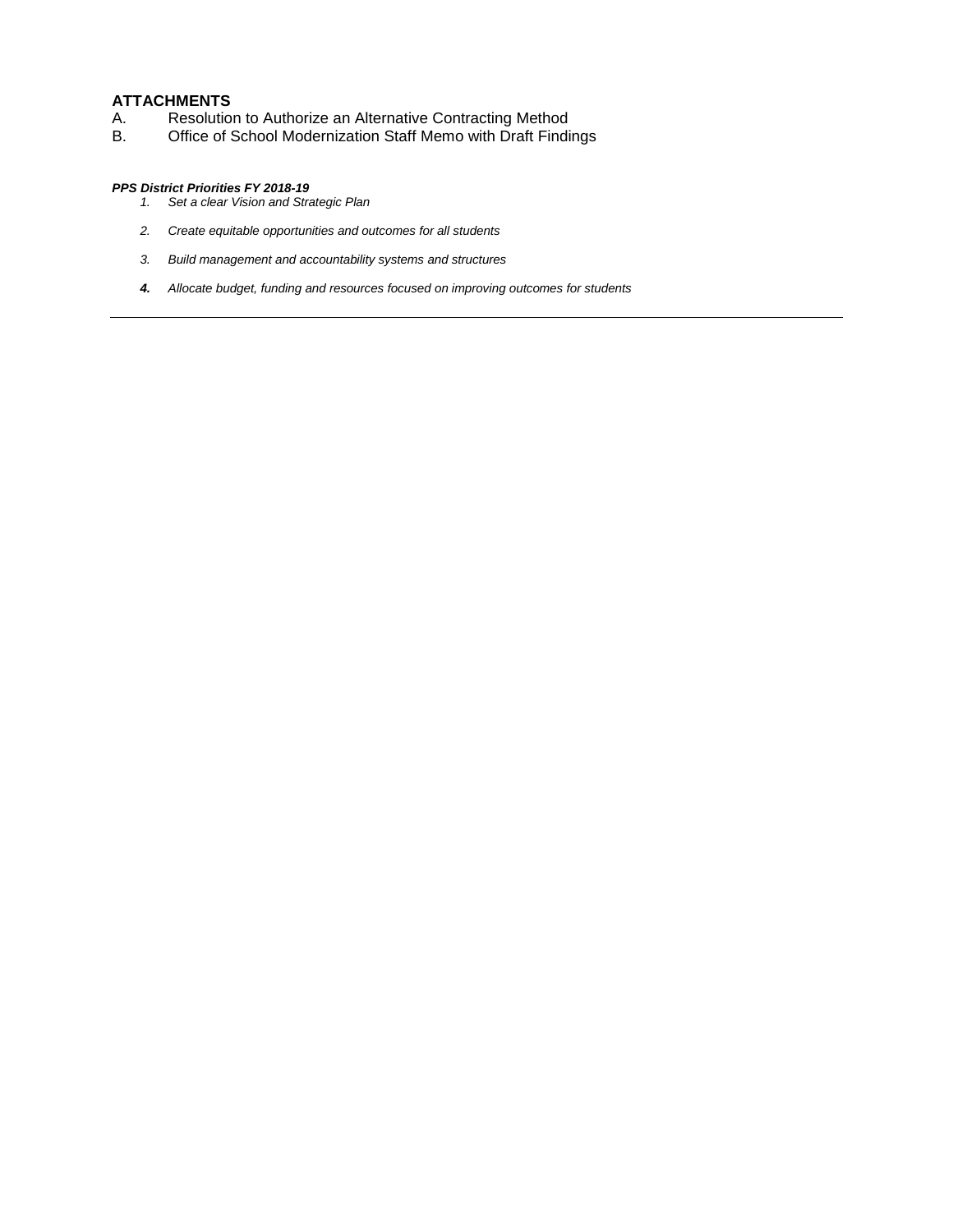

# **Board of Education Informational Report**

# **MEMORANDUM**

| Date:    | January 11, 2019                                                                                                                                           |
|----------|------------------------------------------------------------------------------------------------------------------------------------------------------------|
| To:      | <b>Board of Education</b>                                                                                                                                  |
| From:    | Dan Jung, Senior Director, Office of School Modernization                                                                                                  |
| Subject: | Draft Findings in Support of Alternative Procurement and Contracting<br>Methodology for Design and Construction Services for the Secure Schools<br>Project |

# **INTRODUCTION:**

Following are the staff recommended draft findings in support of an exemption from low bid procurement under ORS 279C.335 for procurement of design and construction services related to the security integration/electrical scopes of the Office of School Modernization's Secure Schools Project. This exemption request and recommendation to use an alternative contracting method applies to three contracts, which will be procured using Request for Proposal solicitations.

# **PROJECT DESCRIPTION:**

Per the May 2017 voter approved Bond, the Office of School Modernization was tasked with improving student and staff safety at District schools. The scope will include security upgrades at 88 schools District-wide, which will be divided into three roughly equal packages of schools. The District intends to issue three solicitations and three contracts for this work.. Breaking the scope into three packages with approximately equivalent workloads will give the District flexibility to complete work equitably and at a faster pace, while minimizing risks associated with contractors' staffing capacities, quality of work, and safety of work. The nature of the work requires specialized training and certification as well as working extensively inside and around school buildings during the school day. The Secure School Project's security integration/electrical scopes of works include, but are not limited to, design, procurement, installation, programming, and training for door access control, public address speakers, video monitors, and infrastructure components such as cabling, switches and data recorders.

These projects have many challenges, and with the inherent urgency of the work, it will be important to utilize construction firms with the following specific traits, in addition to cost consideration:

• Ability to provide a complete project within the District's time constraint for the project. Staffing levels and capabilities will be critical for successful on-time completion of this work.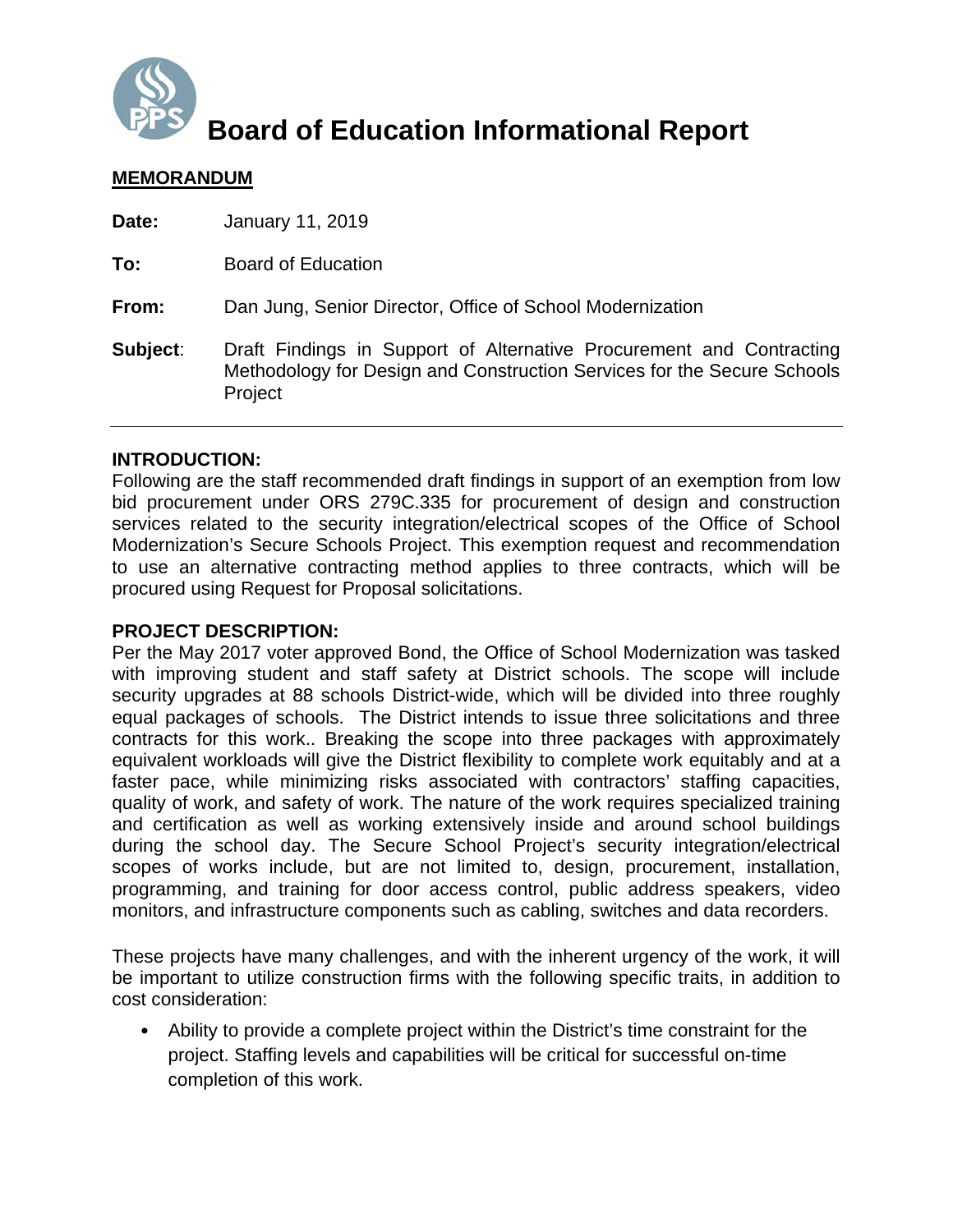Secure Schools Project: Alternative Evaluation Process for Construction and Design Procurement Method Page 2 of 6

- The requisite expertise in designing, installing, programming, and troubleshooting technologies in compliance with the District's Security Design Guidelines and Standards.
- Recent and relevant experience with these technologies and their integration with existing IT infrastructure and systems.
- An exemplary reputation for on-time delivery with an extremely aggressive timeline, while maintaining excellent safety practices.
- Supervisory staff experienced working in and around occupied educational facilities.

The traditional low-bid award practice will jeopardize delivery of a complete, high quality, safely implemented, on-time project. A Request for Proposals process will allow evaluation of proposer experience and qualifications in addition to price, resulting in a higher likelihood that all work will be completed on time and with quality construction materials and methods.

# **FINDINGS:**

Following are the factors for consideration under ORS 279C.335 (2), followed by the Staff's findings in *italics*.

"(a) The exemption is unlikely to encourage favoritism in awarding public improvement contracts or substantially diminish competition for public improvement contracts."

*The decision to and public interest in improving student and staff security within an aggressive timeframe requires careful selection of contractors with expertise appropriate for the District's Security Design Guidelines and Standards, successful history of working in occupied facilities, and appropriate staffing to complete the work on time. Granting an exemption in these circumstances will not have an ongoing impact on the District's public improvement contracting in terms of favoritism or diminished competition. Experienced firms have expressed that because of the complexity of the bid process with multiple days of pre-bid site walks, they are hesitant to put in the time and effort to bid against competitors that have less expertise or relevant experience and will likely provide a lower bid in a low bid award scenario. Therefore, we believe evaluation of qualifications will bring about additional competition. Through the Request for Proposals solicitation process, the District will allow firms to demonstrate availability, qualifications, and ability to complete the project as scheduled, in addition to providing cost information.* 

"(b) Awarding a public improvement contract under the exemption will likely result in substantial cost savings and other substantial benefits to the contracting agency or the state agency that seeks the exemption or, if the contract is for a public improvement described in ORS 279A.050 (3)(b), to the contracting agency or the public."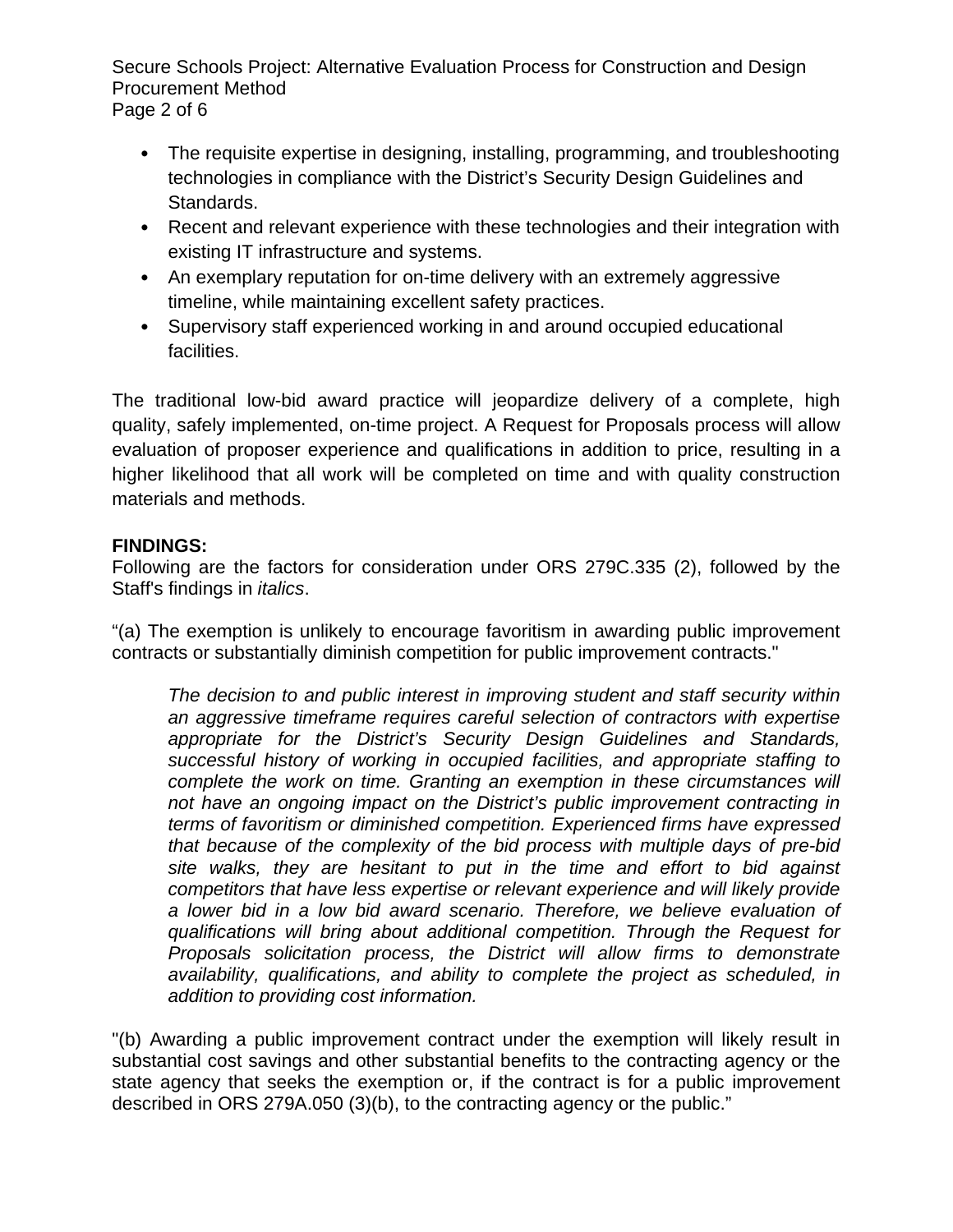Secure Schools Project: Alternative Evaluation Process for Construction and Design Procurement Method Page 3 of 6

*For this aggressively scheduled project, Portland Public Schools needs to know the work will be done by contractors with expertise appropriate for the District's Security Design Guidelines and Standards, including hardware, software, programming, and certifications. Work will be conducted throughout the school year and during the school day, and contractors' experience working in occupied educational facilities is a key factor to the success of this safety-critical work. In addition to cost, proposers will be required to show their proposed schedule and staffing, which will allow the District to review proposers' assumptions and reduce risk to budget and schedule. This process is expected to minimize unknowns and change orders that could come about when contracting with firms that have less relevant experience and expertise.* 

In approving a finding under this paragraph, the Director of the Oregon Department of Administrative Services, the Director of Transportation or the local contract review board shall consider the type, cost and amount of the contract and, to the extent applicable to the particular public improvement contract or class of public improvement contracts, the following:"

"(A) How many persons are available to bid;"

*Based on required certifications and conversations with certified firms, it is reasonable to anticipate between three and six firms will propose on the Secure Schools Project.* 

"(B) The construction budget and the projected operating costs for the completed public improvements;"

*The construction and operating budget for this project is approximately \$8,909,000. The current construction market in Portland is extremely busy and has limited resources. Having multiple interested bidders for these three RFP packages is essential to completing the project on schedule and dealing with workforce availability issues.* 

"(C) Public benefits that may result from granting the exemption;"

*Selecting contractors on the basis of qualifications and expertise as well as price will provide the best opportunity for high quality security improvements, installed in a safe manner during the school year and occupied school day, with the least risk to both cost and schedule.* 

"(D) Whether value engineering techniques may decrease the cost of the public improvement:"

*Value engineering is a routine practice in public improvement projects regardless of procurement method. An RFP process will ensure that the contractor and subcontractors will have sufficient experience and knowledge to effectively and responsibly participate in the value engineering process.*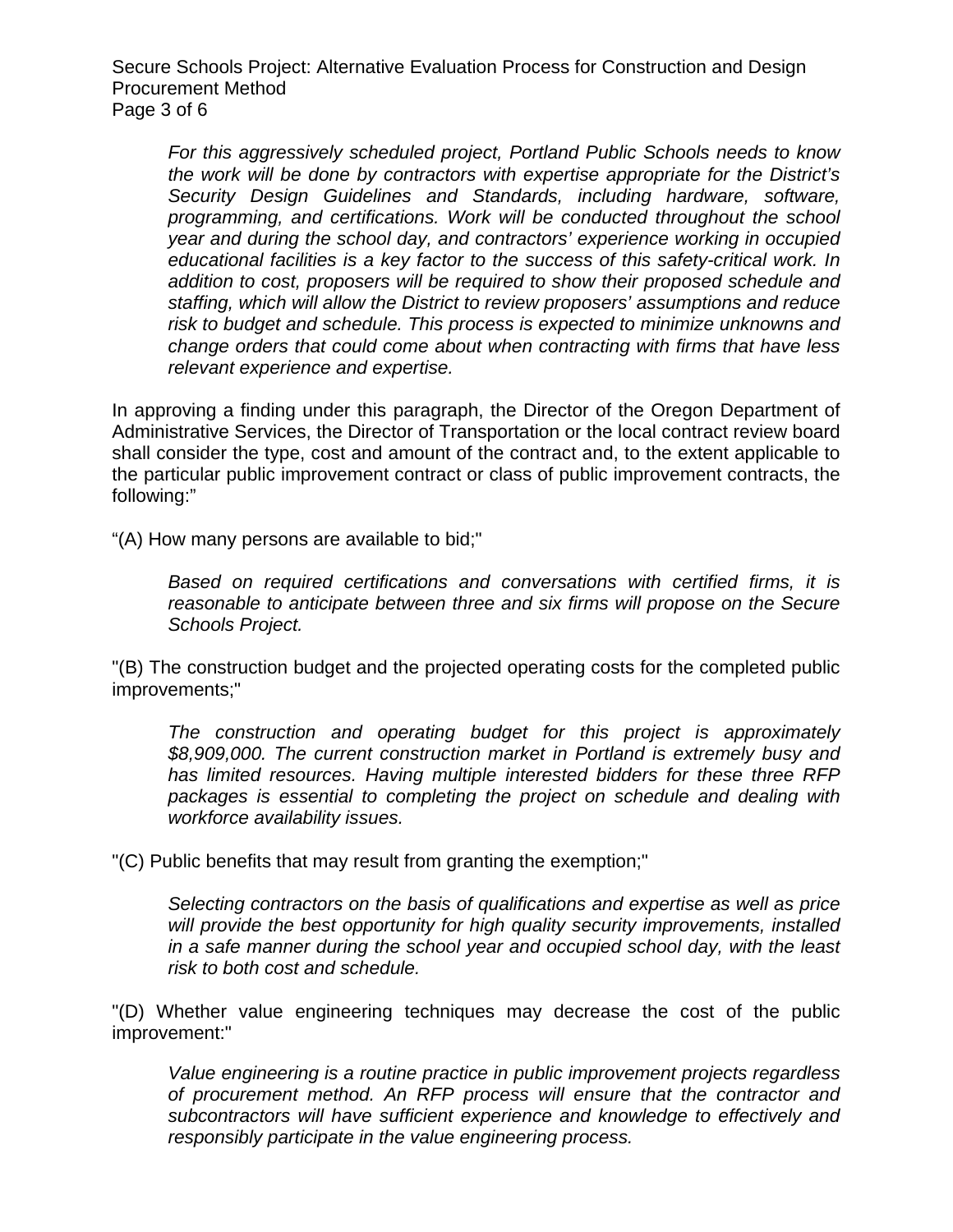Secure Schools Project: Alternative Evaluation Process for Construction and Design Procurement Method Page 4 of 6

"(E) The cost and availability of specialized expertise that is necessary for the public improvement:"

*The RFP process will allow for a thorough evaluation of qualifications, expertise, history of working in occupied facilities, and appropriate staffing to complete the work on time, not afforded in traditional low bid procurement. The Secure Schools Project requires contractors with specialized expertise due to the complexities of the schools and the tight timeline. For example, work may be occurring on as many as eight schools simultaneously, during occupied hours.* 

"(F) Any likely increases in public safety:"

- *a) All scopes of work in the Secure Schools Project have the primary focus of improving public safety. The major scopes of work are designed to secure our schools' perimeters and enhance our mass communication ability.*
- *b) Contracting with security firms that are highly experienced and knowledgeable will help align the Secure Schools Project goals with the best resources available to implement the work.*

"(G) Whether granting the exemption may reduce risks to the contracting agency, the state agency or the public that are related to the public improvement;"

*The process of evaluating qualifications and other criteria will provide PPS with an opportunity to review proposers' cost and scope assumptions and reduce risk prior to contract award. It will also afford us the opportunity to review proposers' planned staffing levels and capabilities, and minimize risk to on-time delivery of the project. Finally, it will allow us to assess proposers' familiarity with the needs of students and adults in occupied spaces and whether each proposer is in a good position to meet these needs. This will help us avoid schedule delays.* 

"(H) Whether granting the exemption will affect the sources of funding for the public improvement:"

*There will be no impact on the funding source of these projects due to this exemption.* 

"(I) Whether granting the exemption will better enable the contracting agency to control the impact that market conditions may have on the cost of and time necessary to complete the public improvement:"

*Granting the exemption will make these competitive procurements more appealing to qualified bidders and will increase the likelihood that PPS receives proposals from firms that are able to dedicate the necessary resources.*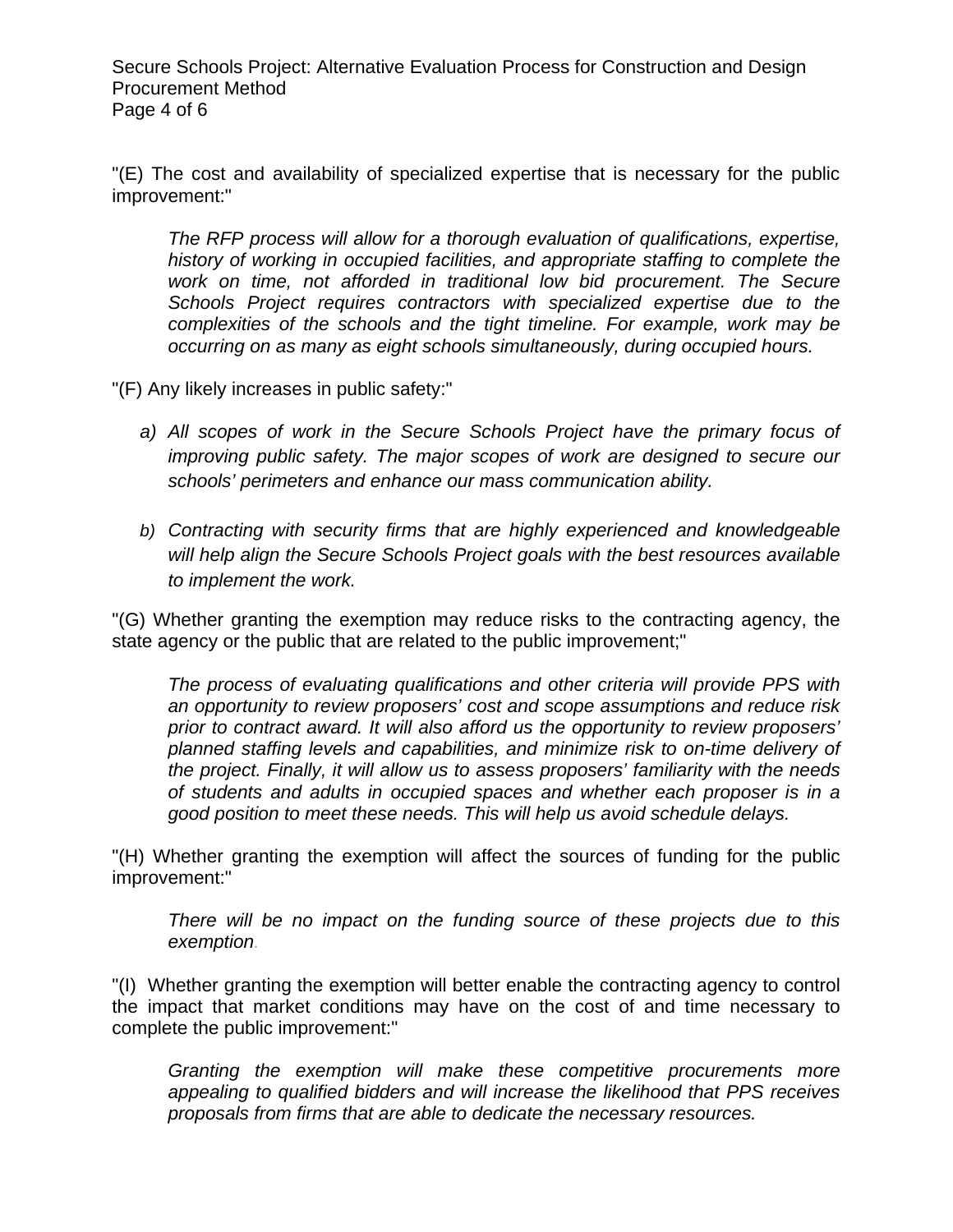Secure Schools Project: Alternative Evaluation Process for Construction and Design Procurement Method Page 5 of 6

"(J) Whether granting the exemption will better enable the contracting agency to address the size and technical complexity of the public improvement;"

*Granting the exemption will make these competitive procurements more appealing to those firms that have the recent and relevant experience necessary to address the size and technical complexity of this work. Additionally, with the proposers' experience and expertise factors in contract award, detailed information on these subjects will be provided to PPS.* 

*The areas of technical complexity include:* 

- *a. Specialized security systems technology and equipment*
- *b. Design and installation of low voltage wiring*
- *c. Integrating new equipment with an existing IT infrastructure, both at the school and District level*
- *d. Security equipment programming and testing*

*In the qualifications based process, the contractor's awareness of complicated technical issues facilitates problem-solving. Thus, the risks are better understood and addressed early on in the process. Greater mitigation of financial and schedule risks are the result.* 

"(K) Whether the public improvements involve new construction or renovate or remodel an existing structure;"

*These projects will involve renovations at multiple school sites throughout the district. Procuring contractors with staffing levels and capabilities to perform at multiple schools simultaneously is critical.* 

"(L) Whether the public improvements will be occupied or unoccupied during construction;"

*Although some work will occur when school is out of session for the summer, the majority of the work will take place during the school year and during school hours. Procuring contractors with experience working in occupied buildings, and an ability to maintain a safe environment, is critical.* 

"(M) Whether the public improvements will require a single phase of construction work or multiple phases of construction work to address specific project conditions"

*Each school will experience a single phase of construction work for the security integration/electrical scopes. Work will occur at multiple sites simultaneously.* 

"(N) Whether the contracting agency or state agency has, or has retained under contract, and will use contracting agency or state agency personnel, consultants and legal counsel that have necessary expertise and substantial experience in alternative contracting methods to assist in developing the alternative contracting method that the contracting agency or state agency will use to award the public improvement contract